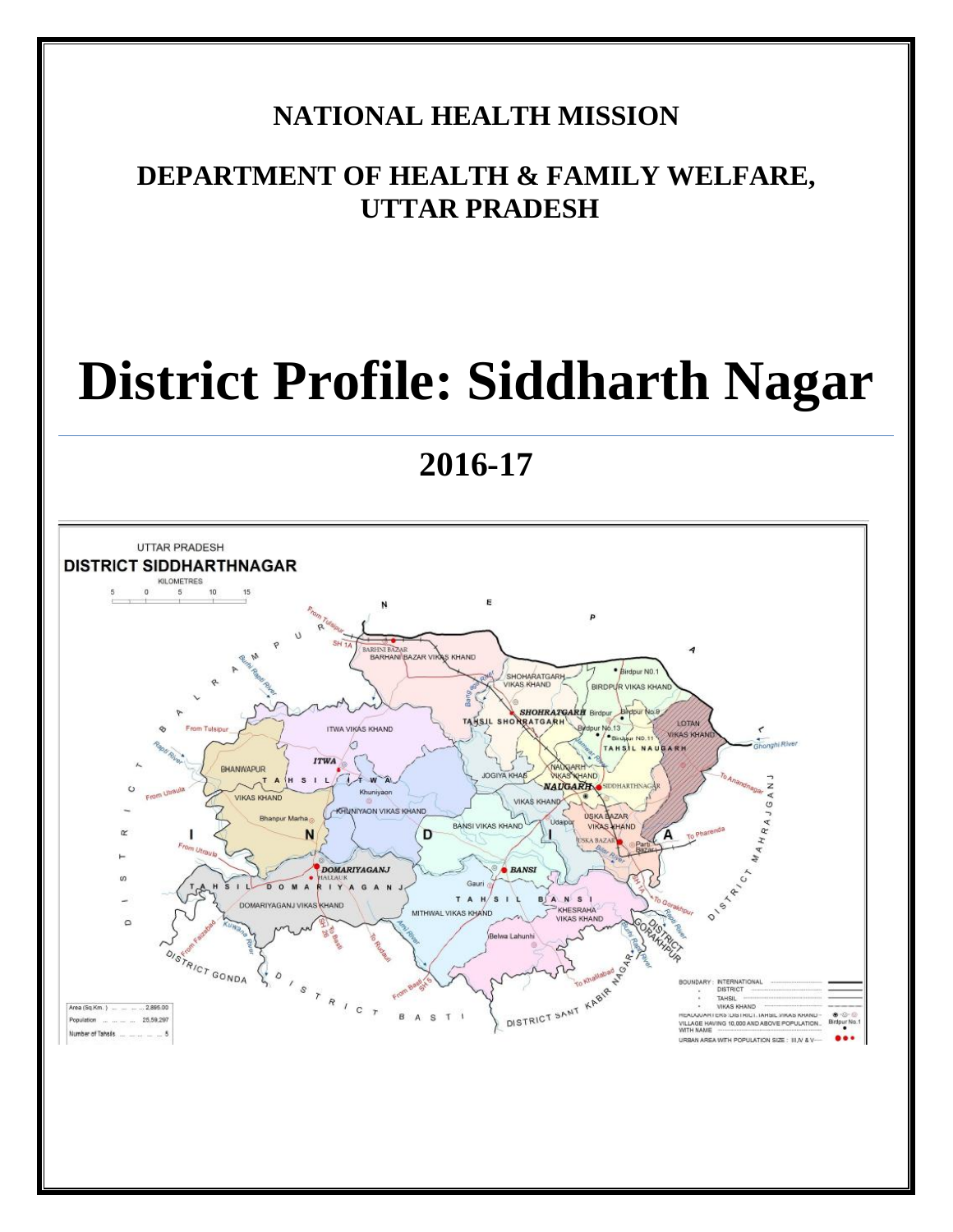# **District Profile:**

|                                                         | <b>Sidhharth</b><br><b>Nagar</b> | <b>Uttar Pradesh</b> |
|---------------------------------------------------------|----------------------------------|----------------------|
| Rural Population (In lakhs) (Census 2011)               | 23.93                            | 1551.11              |
| Number of Districts (RHS 2014)                          | 01                               | 75                   |
| Number of Sub District (Tehsil/Taluka etc.) Census 2011 | 05                               | 312                  |
| Number of Villages (RHS 2014)                           | 2772                             | 106704               |
| Number of District Hospitals (RHS 2014)                 | 01                               | 160                  |
| Number of Community Health Centres (RHS 2014)           | 09                               | 773                  |
| Number of Primary Health Centres (RHS 2014)             | 62                               | 3497                 |
| Number of Sub Centres (RHS 2014)                        | 278                              | 20521                |

## **Demographic Profile**

| <b>Indicator</b>                                   | <b>Sidhharth</b> | <b>Uttar Pradesh</b> |
|----------------------------------------------------|------------------|----------------------|
|                                                    | <b>Nagar</b>     |                      |
| Total Population (In Crore) (Census 2011)          | 0.25             | 19.96                |
| Decadal Growth (%) (Census 2001)                   | 25.17            | 20.09                |
| Crude Birth Rate (AHS 2012)                        | 37.5             | 27.2                 |
| Crude Death Rate (AHS 2012)                        | 11.5             | 7.7                  |
| Natural Growth Rate (AHS 2012)                     | 26.4             | 19.5                 |
| Sex Ratio (Census 2011)                            | 976              | 908                  |
| Child Sex Ratio (Census 2011)                      | 922              | 899                  |
| Schedule Caste population (In Crore) (Census 2001) | 0.04             | 3.51                 |
| Schedule Tribe population (in crore) (Census 2001) | 0.0012           | 0.011                |
| Total Literacy Rate (%) (Census 2011)              | 52.4             | 69.72                |
| Male Literacy Rate (%) (Census 2011)               | 64.4             | 79.24                |
| Female Literacy Rate (%) (Census 2011)             | 39.8             | 59.26                |

## **Status of Health Indicators**

| <b>Indicators</b>            | $\frac{0}{0}$<br><b>Uttar Pradesh</b><br><b>Sidhharth Nagar</b><br><b>Decline</b><br>(MH) |              |    | $\frac{6}{9}$<br><b>Decline</b><br>(MH) |                    |        |
|------------------------------|-------------------------------------------------------------------------------------------|--------------|----|-----------------------------------------|--------------------|--------|
| <b>Infant Mortality Rate</b> | 91<br>$(AHS-$<br>2010)                                                                    | $(AHS-2012)$ | 4% | $(SRS-2006)$                            | 50<br>$(SRS-2014)$ | 29.57% |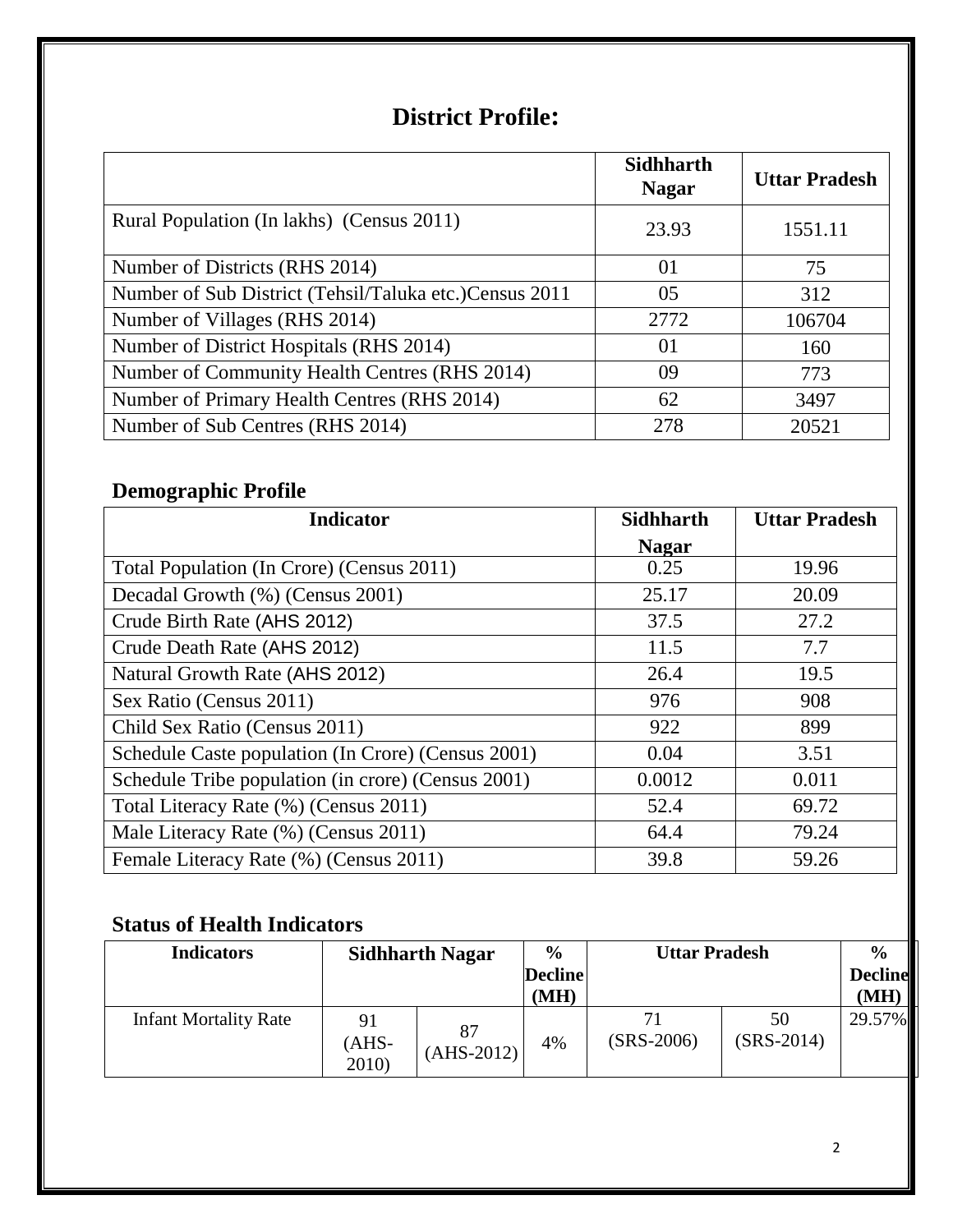| <b>Neo-Natal Mortality Rate</b>  | 70<br>$(AHS -$<br>2010)  | 70<br>$(AHS-2012)$  | 0%     | 46<br>(SRS 2006)       | 35<br>$(SRS-2014)$       | 23.91%        |
|----------------------------------|--------------------------|---------------------|--------|------------------------|--------------------------|---------------|
| <b>Maternal Mortality Ratio</b>  | 412<br>$(AHS -$<br>2010) | 304<br>$(AHS-2012)$ | 26.21% | 440<br>$(SRS 2004-06)$ | 285<br>(SRS 2011-<br>13) | 35.22%        |
| <b>Total Fertility Rate</b>      | 5.3<br>$(AHS-$<br>2010)  | 4.2<br>$(AHS-2012)$ | 9.43%  | 4.2<br>$(SRS-2006)$    | 3.1<br>(SRS 2014)        | 26.19%        |
| <b>Under-five Mortality Rate</b> | 121<br>$(AHS-$<br>2010)  | 116<br>$(AHS-2012)$ | 4.3%   | 91<br>(SRS 2008)       | 64<br>(SRS 2013)         | 29.67<br>$\%$ |

# **Progress under Health Systems Strengthening**

| SI.            | <b>Activity</b>             | <b>Status</b>                                                                                                                                                                    |  |  |  |  |
|----------------|-----------------------------|----------------------------------------------------------------------------------------------------------------------------------------------------------------------------------|--|--|--|--|
| N <sub>0</sub> |                             |                                                                                                                                                                                  |  |  |  |  |
| $\mathbf{1}$   | 24x7 PHCs                   | Out of 62, only 5 PHCs are functioning on 24x7 basis.                                                                                                                            |  |  |  |  |
| $\overline{2}$ | Functioning<br>as FRUs      | Only 3 Facilities (01 DH and 02. CHC level) are working as FRUs                                                                                                                  |  |  |  |  |
| 3              | <b>ASHAs</b><br>Selected    | 2519 ASHA have been engaged (2002 have been trained upto $5th$<br>Module and 1377 ASHAs trained in Round-1 & 1367 ASHAs<br>trained in Round-2 of $6^{th}$ & $7^{th}$ Modules)    |  |  |  |  |
| $\overline{4}$ | Contractual<br>appointments | 420 Human Resource (HR) has been approved.<br>(Medical Officers (MBBS) - 27, Specialist 11, AYUSH Mos/<br>Physicians 60, SNs 106, ANMs 41, LTs 6, Pharmacists 33, others<br>136) |  |  |  |  |
| 5              | Rogi Kalyan<br>Samiti       | 16 facilities (1 DH, 15 CHCs/PHCs) have been registered with<br>RKS.                                                                                                             |  |  |  |  |
| 6              | <b>VHSNCs</b>               | Out of 1199 GS villages 1199. villages constituted VHSNCs.                                                                                                                       |  |  |  |  |
| $\overline{7}$ | <b>DLVMCs</b>               | Completion of 01 DLVMC has been reported.                                                                                                                                        |  |  |  |  |
| 8              | <b>VHNDs</b>                | 29337 VHNDs were held during 2015-16.                                                                                                                                            |  |  |  |  |
| 9              | <b>EMTS</b>                 | 30 (102-Type) & 20 (108-Type) are operational.                                                                                                                                   |  |  |  |  |
| 10             | <b>MMU</b>                  | An approval of 0 Mobile Medical Units (MMU) has been given to<br>the District.                                                                                                   |  |  |  |  |
| 11             | Ambulance                   | An approval of .0. Ambulances have been given to the District.                                                                                                                   |  |  |  |  |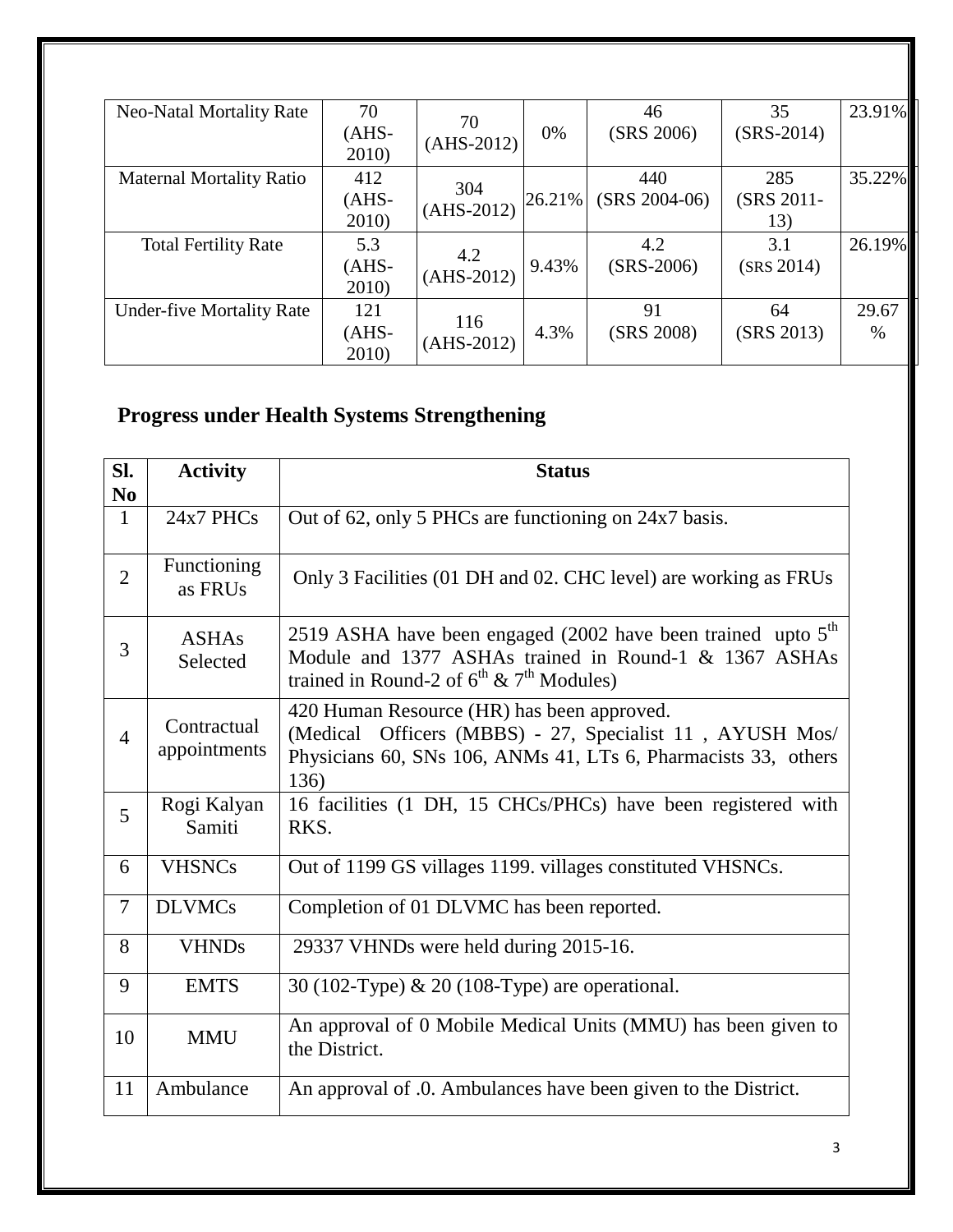|    |                                |                             |                                              |                | Renovation/Up |                |  |
|----|--------------------------------|-----------------------------|----------------------------------------------|----------------|---------------|----------------|--|
|    |                                | Facility                    | <b>New Construction</b>                      |                |               | gradation      |  |
|    |                                |                             | Sanctioned                                   | Completed      | Sanctioned    | Completed      |  |
| 12 | Infrastructure<br>Strengthenin | <b>Maternity</b><br>Wing    | 02                                           | 00             |               |                |  |
|    | g                              | Ayush<br>Wing               | 01                                           | 0 <sup>0</sup> |               |                |  |
|    |                                | <b>Mortuary</b>             |                                              | C              | 01            |                |  |
|    |                                |                             |                                              |                |               |                |  |
|    | New Born                       |                             | Sick New Born Care unit (SNCU)               |                |               | Yes            |  |
| 13 | <b>Care Units</b>              |                             | New Born Stabilization Unit (NBSU)           |                |               | N <sub>0</sub> |  |
|    | established                    | New Born Care Corner (NBCC) |                                              |                | Yes           |                |  |
|    |                                |                             | <b>Nutrition Rehabilitation Center (NRC)</b> |                |               | Yes            |  |

## **Physical Progress of Institutional Deliveries and JSY**

| Year    | <b>Institutional Deliveries</b> | <b>JSY</b> beneficiaries |
|---------|---------------------------------|--------------------------|
| 2012-13 | 33442                           | 33442                    |
| 2013-14 | 31550                           | 31550                    |
| 2014-15 | 33541                           | 33541                    |
| 2015-16 | 32448                           | 32448                    |
| 2016-17 | 12330 (Till Aug 2016)           | 12330                    |

### **1. Funds Released under NRHM** (in crores)

| Year         | <b>Allocation</b> | Release* | <b>Expenditure</b> |
|--------------|-------------------|----------|--------------------|
| 2012-13      |                   |          |                    |
| 2013-14      |                   |          |                    |
| 2014-15      |                   |          |                    |
| 2015-16      |                   |          |                    |
| <b>Total</b> |                   |          |                    |

\*Release figures for the F.Y. 2015-16 are updated on 31.03.2016 and provisional.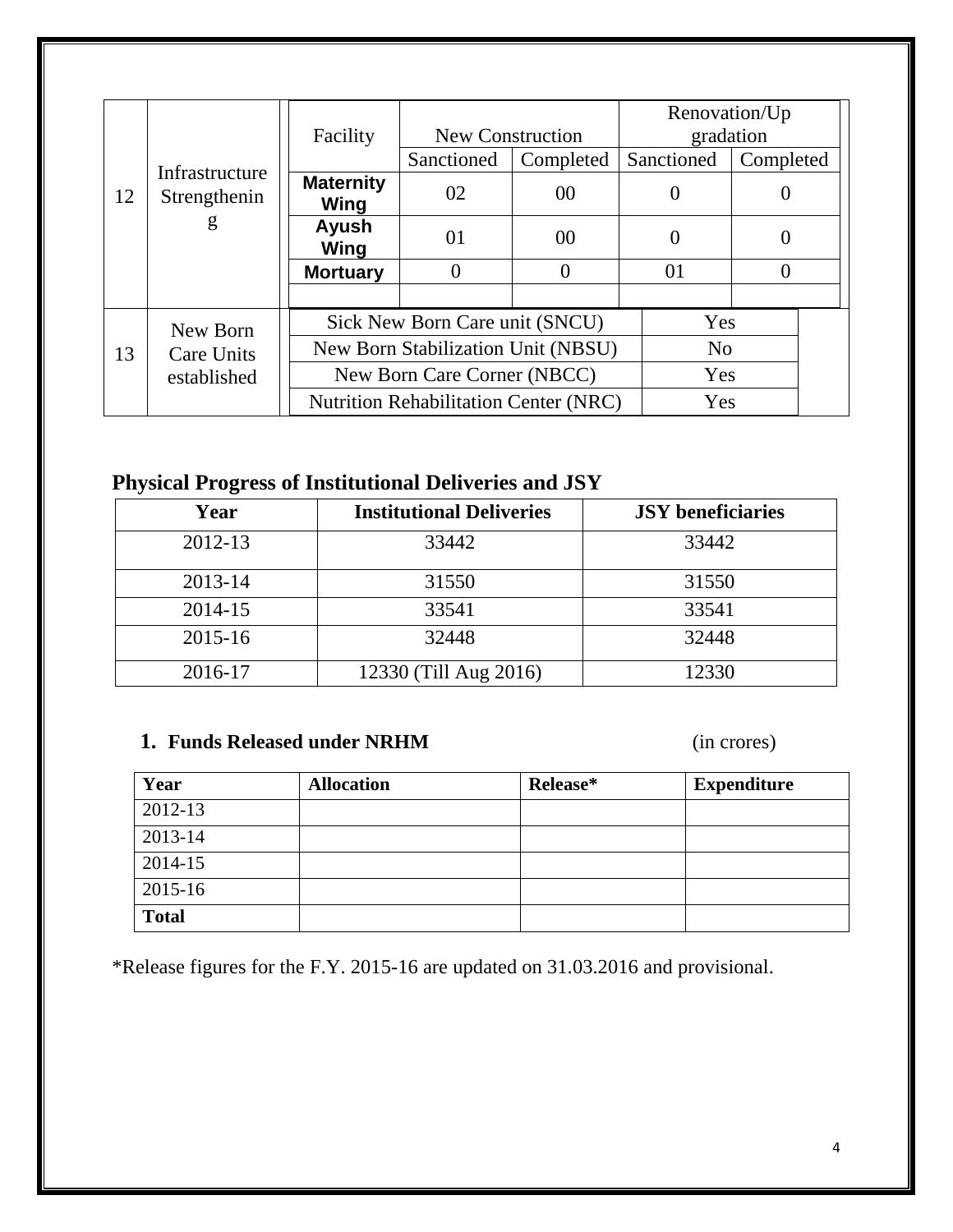#### **NUHM**

#### **A. Demographic Profile (As per Census 2011):**

|                | Total Population (In lakhs)                                                                  | 25.53    |
|----------------|----------------------------------------------------------------------------------------------|----------|
| 2              | Urban Population (In lakhs)                                                                  | 1.60     |
| 3              | Urban Population as percentage of total population                                           | 6.28     |
| $\overline{4}$ | Urban slum population (in lakhs)                                                             | 0.20     |
| 5              | Slum population as percentage of urban population                                            | 3.08     |
| 6              | Number of Metro cities                                                                       |          |
| 7              | Number of Million + cities $(> 10$ lakh population)                                          |          |
| 8              | Number of cities with 1 to 10 lakh population                                                | 0        |
| 9              | Number of towns with less than 1 lakh but more than 50<br>thousand population                | $\Omega$ |
| 10             | Number of State HQs/District HQs which have population<br>between 50 thousand to 30 thousand |          |
| 11             | Total Eligible cities $(6+7+8+9+10)$                                                         | 01       |
| 12             | Total cities covered under NUHM till 2015-16                                                 | 01       |

## **B. Coverage:**

## **Status of NUHM in the District Siddhath Nagar**

## **(Position as on 31st August, 2016)**

| Sl. No.        | <b>Activities</b>                     | <b>Approved</b>   | <b>Progress</b> |
|----------------|---------------------------------------|-------------------|-----------------|
| 1.             | <b>Planning &amp; Mapping</b>         |                   |                 |
| 2.             | <b>Human Resource</b>                 | <b>Sanctioned</b> | $In - position$ |
|                | <b>Medical Officers</b>               | 02                | 0               |
|                | <b>Staff Nurses</b>                   | 02                | 01              |
|                | <b>Auxiliary Nurse Midwife (ANMs)</b> | 03                | 00              |
|                | Lab Technicians                       | 01                | 00              |
|                | Pharmacists                           | 01                | $00\,$          |
|                | <b>ASHA</b>                           | 12                | 12              |
|                | Mahila Arogya Samiti (MAS)            | 0                 | 0               |
|                | State Program Management Unit         | $\theta$          | $\theta$        |
|                | District Program Management Unit      | 01                | 01              |
| 3 <sub>1</sub> | <b>Infrastructure</b>                 |                   |                 |
|                | <b>U-PHCs</b>                         |                   |                 |
|                | Strengthening of U-PHCs               | 01                | 01              |